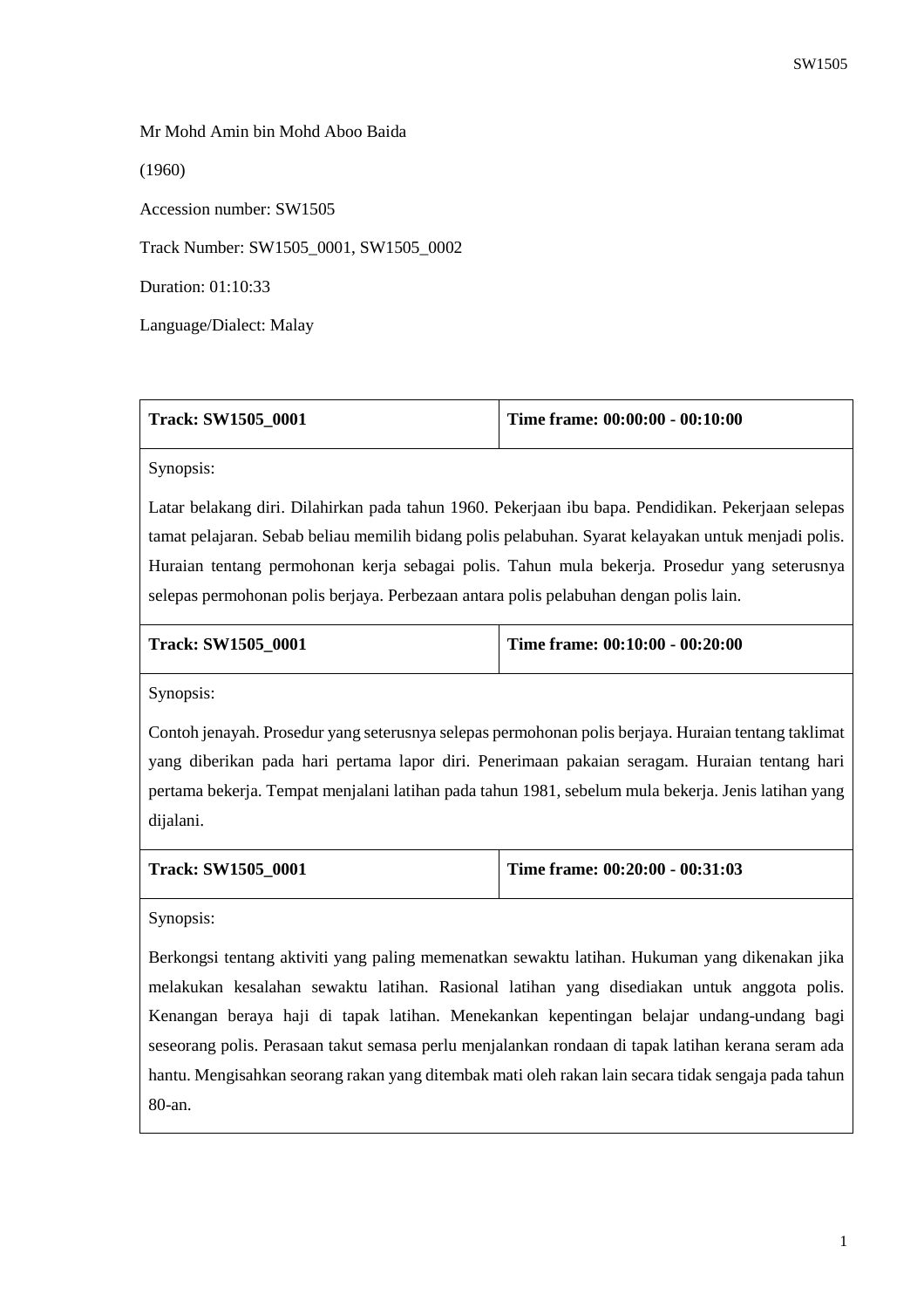| <b>Track: SW1505 0002</b> | Time frame: $00:00:00 - 00:10:00$ |
|---------------------------|-----------------------------------|
|---------------------------|-----------------------------------|

Synopsis:

Bidang tugas selaku polis pelabuhan. Lingkungan kawasan yang dijaga. Cara berkomunikasi dengan balai polis lain. Jenis kes yang memerlukan bantuan balai polis lain. Bidang tugas polis pelabuhan. Terangkan syif kerja dan cuti polis pelabuhan. Kerja yang dilakukan semasa bertugas. Pakaian seragam dan kelengkapan. Terangkan bahawa senjata yang dibekalkan perlu mendapatkan kelulusan.

| <b>Track: SW1505 0002</b> | Time frame: $00:10:00 - 00:20:00$ |
|---------------------------|-----------------------------------|
|                           |                                   |

Synopsis:

Sambungan tentang senjata yang dibekalkan. Tempat latihan menembak. Sebut tentang gudang yang biasa berlaku kecurian. Kerja yang dilakukan semasa bertugas. Terangkan jenis kesalahan dan hukuman. Bandingkan kerja dahulu dengan kerja sekarang.

| <b>Track: SW1505 0002</b> | Time frame: 00:20:00 - 00:30:00 |
|---------------------------|---------------------------------|
|                           |                                 |

Synopsis:

Sambungan tentang perbandingan kerja dahulu dan sekarang. Menceritakan kejadian keruntuhan feri pada tahun 1988 dan tugas beliau selepas kemalangan tersebut berlaku. Pengalaman yang sukar dilupai sepanjang penjalanan tugas beliau. Bagaimana dapat mengetahui seseorang itu penjenayah. Tindakan yang diambil atas penjenayah. Huraian tentang keadaan semasa kapal India masuk ke pelabuhan. Kesalahan yang biasa dijumpai pada kapal India dan cara untuk menanganinya.

| <b>Track: SW1505 0002</b> | Time frame: $00:30:00 - 00:39:30$ |
|---------------------------|-----------------------------------|
|                           |                                   |

Synopsis:

Contoh kapal India yang sering masuk ke pelabuhan. Cabaran sebagai polis pelabuhan. Contoh kumpulan (geng) yang selalu mencuri di atas kapal. Waktu bekerja. Tempat tinggal. Bagaimana waktu makan ditentukan.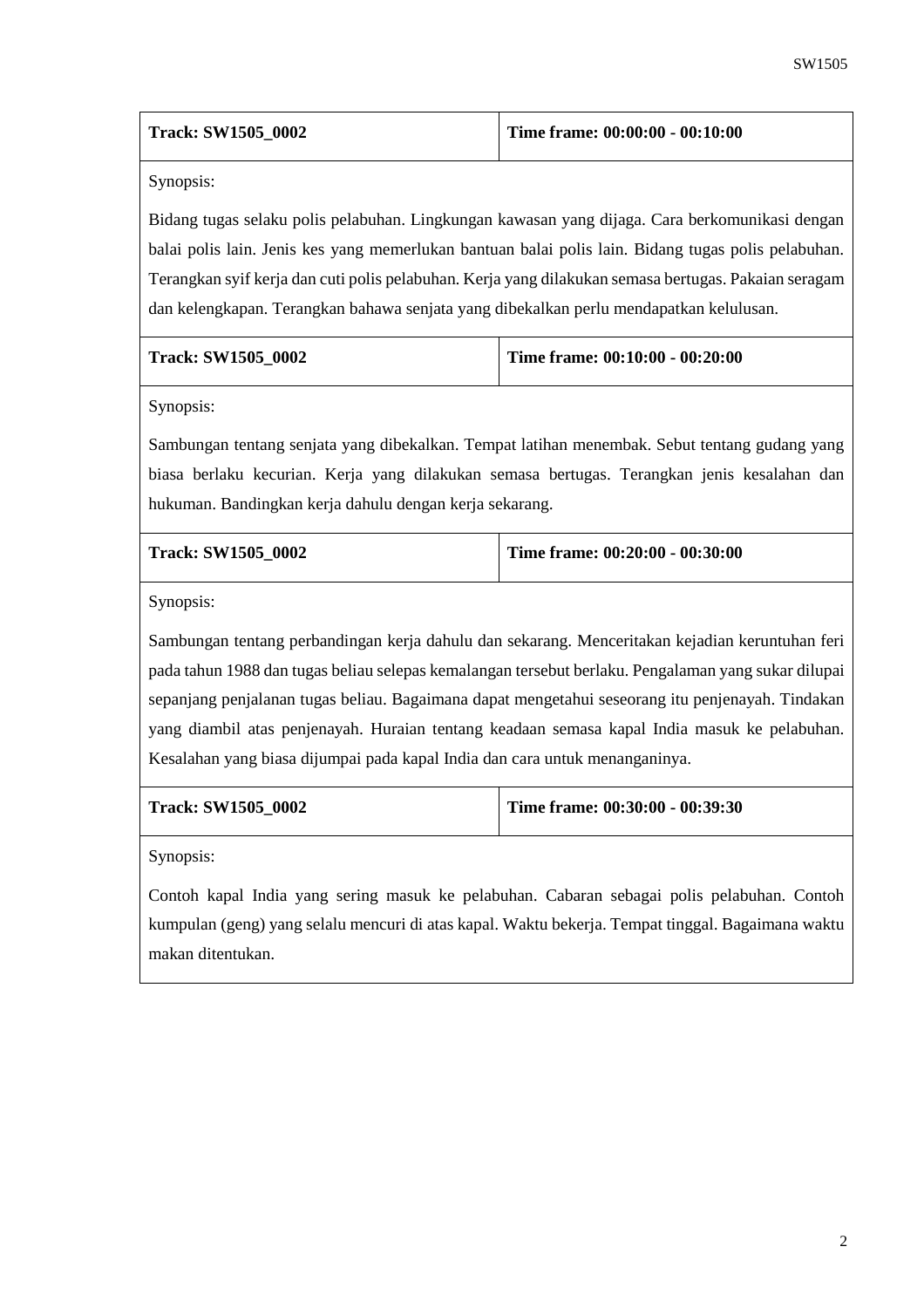## Mr Mohd Amin bin Mohd Aboo Baida

(1960)

Accession number: SW1505

Track Number: SW1505\_0001, SW1505\_0002

Duration: 01:10:33

Language/Dialect: Malay

| <b>Track: SW1505 0001</b> | Time frame: $00:00:00 - 00:10:00$ |
|---------------------------|-----------------------------------|
|---------------------------|-----------------------------------|

Synopsis:

Personal background. Born in 1960. Parents' background. Education. His occupation after graduation. Reason for choosing to be a port policeman. Criteria to be a policeman. Described the police job application. Year started. The next procedures when the application was successful. Differences between the port police and other police.

| <b>Track: SW1505 0001</b> | Time frame: $00:10:00 - 00:20:00$ |
|---------------------------|-----------------------------------|
|                           |                                   |

Synopsis:

Examples of crimes. The next procedures when the application was successful. Described the briefing given on the first day of reporting. Receiving of uniform. Described the first day of work. Training venue in 1981, before he started the job. Types of training undergone.

**Track: SW1505\_0001 Time frame: 00:20:00 - 00:31:03**

Synopsis:

Shared about the most tiring activity during training. Punishments for offences committed during training. Rationale of the training provided for police personnel. The Hari Raya Haji celebration at the training venue. Emphasizing the importance of law training for a policeman. The fear when patrolling at the training venue because of the fear of spirits. Talked of a colleague who was shot accidentally by another colleague in the 80's.